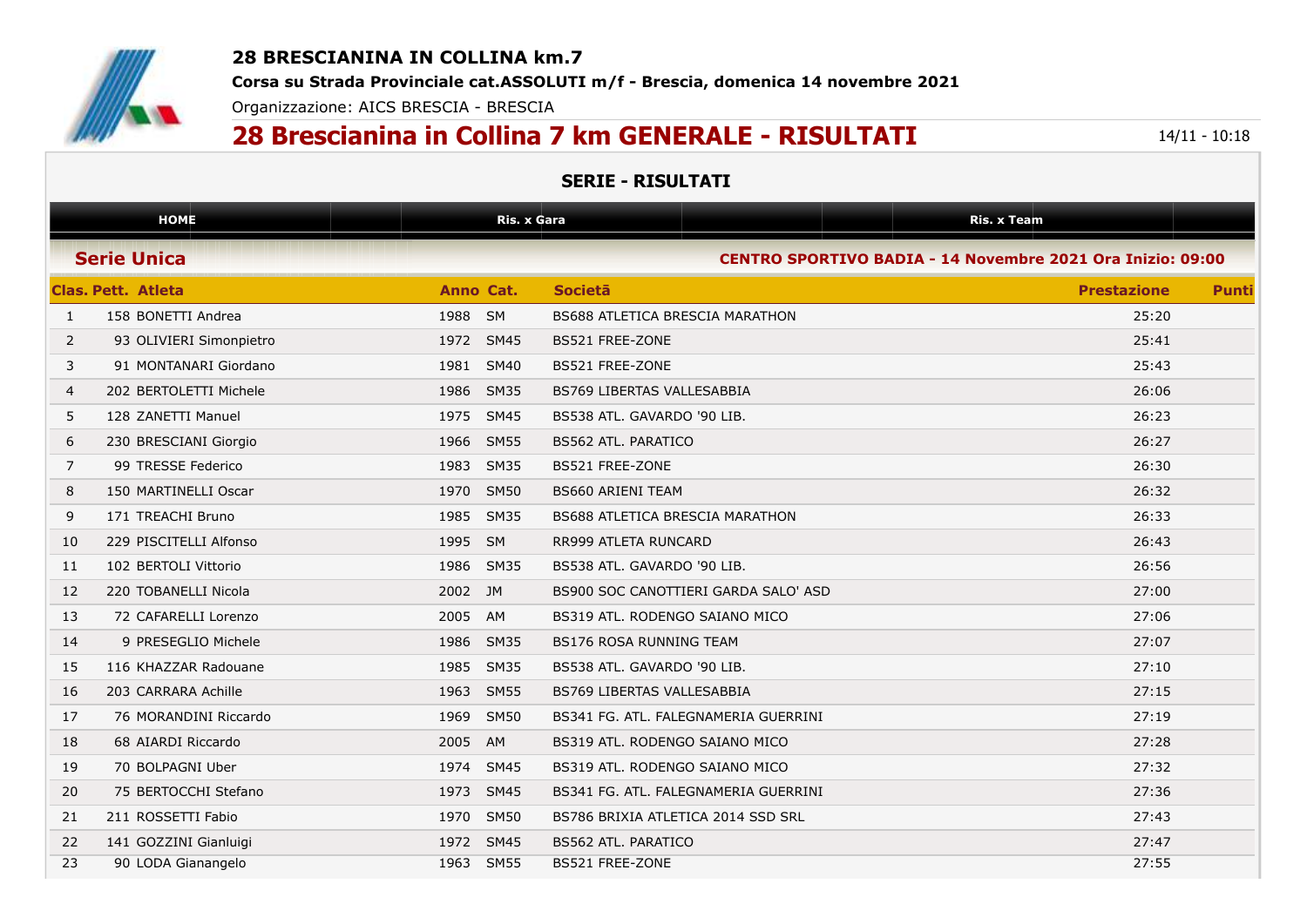| 24 | 73 CAFARELLI Rocco      |         | 1972 SM45 | BS319 ATL. RODENGO SAIANO MICO         | 28:04 |
|----|-------------------------|---------|-----------|----------------------------------------|-------|
| 25 | 137 CUCCU Stefano       |         | 1979 SM40 | BS562 ATL. PARATICO                    | 28:09 |
| 26 | 48 SCURI Stefano        |         | 1980 SM40 | <b>BS256 PADILE RUNNING TEAM</b>       | 28:12 |
| 27 | 44 PEDRETTI Cristian    |         | 1974 SM45 | BS256 PADILE RUNNING TEAM              | 28:12 |
| 28 | 18 GAMBA Simone         | 1993 SM |           | BS243 ATL. REBO GUSSAGO                | 28:29 |
| 29 | 168 ROSSI Massimo       |         | 1974 SM45 | <b>BS688 ATLETICA BRESCIA MARATHON</b> | 28:39 |
| 30 | 110 COSENZA Manuel      |         | 1980 SM40 | BS538 ATL. GAVARDO '90 LIB.            | 28:40 |
| 31 | 113 FAUSTINI Francesca  | 1988 SF |           | BS538 ATL. GAVARDO '90 LIB.            | 28:47 |
| 32 | 1 GIUDICI Tarcisio      |         | 1979 SM40 | BG351 G.S. A.MARINELLI COMENDUNO       | 28:57 |
| 33 | 85 UBERTI Simone        |         | 1971 SM50 | <b>BS465 NEW ATHLETICS SULZANO</b>     | 29:10 |
| 34 | 136 COTELLI Cristina    | 1987 SF |           | <b>BS562 ATL. PARATICO</b>             | 29:15 |
| 35 | 135 CICCI Lino          |         | 1957 SM60 | BS562 ATL. PARATICO                    | 29:15 |
| 36 | 154 MARINO Tiziano      |         | 1976 SM45 | <b>BS664 SPORT&amp;FITNESS SRL SSD</b> | 29:20 |
| 37 | 146 BOLDINI Giovanni    |         | 1965 SM55 | BS626 CIRCOLO AMATORI PODISTI          | 29:21 |
| 38 | 216 VIVALDINI Alberto   |         | 1969 SM50 | <b>BS797 STRALENO</b>                  | 29:23 |
| 39 | 71 BRESCIANI Vincenzo   |         | 1966 SM55 | BS319 ATL. RODENGO SAIANO MICO         | 29:25 |
| 40 | 166 MERIS Marco         |         | 1968 SM50 | <b>BS688 ATLETICA BRESCIA MARATHON</b> | 29:28 |
| 41 | 148 LEGHI Carluccio     |         | 1964 SM55 | BS626 CIRCOLO AMATORI PODISTI          | 29:30 |
| 42 | 97 STEFINI Paolo        |         | 1966 SM55 | BS521 FREE-ZONE                        | 29:33 |
| 43 | 53 BERNARDELLI Vincenzo | 1989 SM |           | BS304 ATL. DI LUMEZZANE                | 29:43 |
| 44 | 208 BACCANELLI Monica   |         | 1975 SF45 | BS777 ESC SSD SRL EUROPA SC            | 29:49 |
| 45 | 206 SANNA Massimo       |         | 1965 SM55 | BS769 LIBERTAS VALLESABBIA             | 29:50 |
| 46 | 178 OMODEI Lorenzo      |         | 1970 SM50 | BS707 RUNNING CAZZAGO SAN MARTINO      | 29:55 |
| 47 | 177 GILBERTI Pierangelo |         | 1959 SM60 | BS707 RUNNING CAZZAGO SAN MARTINO      | 29:58 |
| 48 | 42 MINENI Mattia        | 1992 SM |           | <b>BS256 PADILE RUNNING TEAM</b>       | 30:04 |
| 49 | 40 GANINO Robert        |         | 1985 SM35 | BS256 PADILE RUNNING TEAM              | 30:08 |
| 50 | 46 PISANO Benito        |         | 1966 SM55 | <b>BS256 PADILE RUNNING TEAM</b>       | 30:13 |
| 51 | 215 SETZU Carlo         |         | 1975 SM45 | <b>BS797 STRALENO</b>                  | 30:14 |
| 52 | 114 GIRELLI Angela      |         | 1978 SF40 | BS538 ATL. GAVARDO '90 LIB.            | 30:20 |
| 53 | 122 PRINO Roberto       |         | 1966 SM55 | BS538 ATL. GAVARDO '90 LIB.            | 30:25 |
| 54 | 175 CONTI Claudio       |         | 1977 SM40 | BS707 RUNNING CAZZAGO SAN MARTINO      | 30:29 |
| 55 | 89 LA MICELA Francesco  |         | 1973 SM45 | BS521 FREE-ZONE                        | 30:35 |
| 56 | 16 BODINI Sergio        |         | 1961 SM60 | BS243 ATL. REBO GUSSAGO                | 30:37 |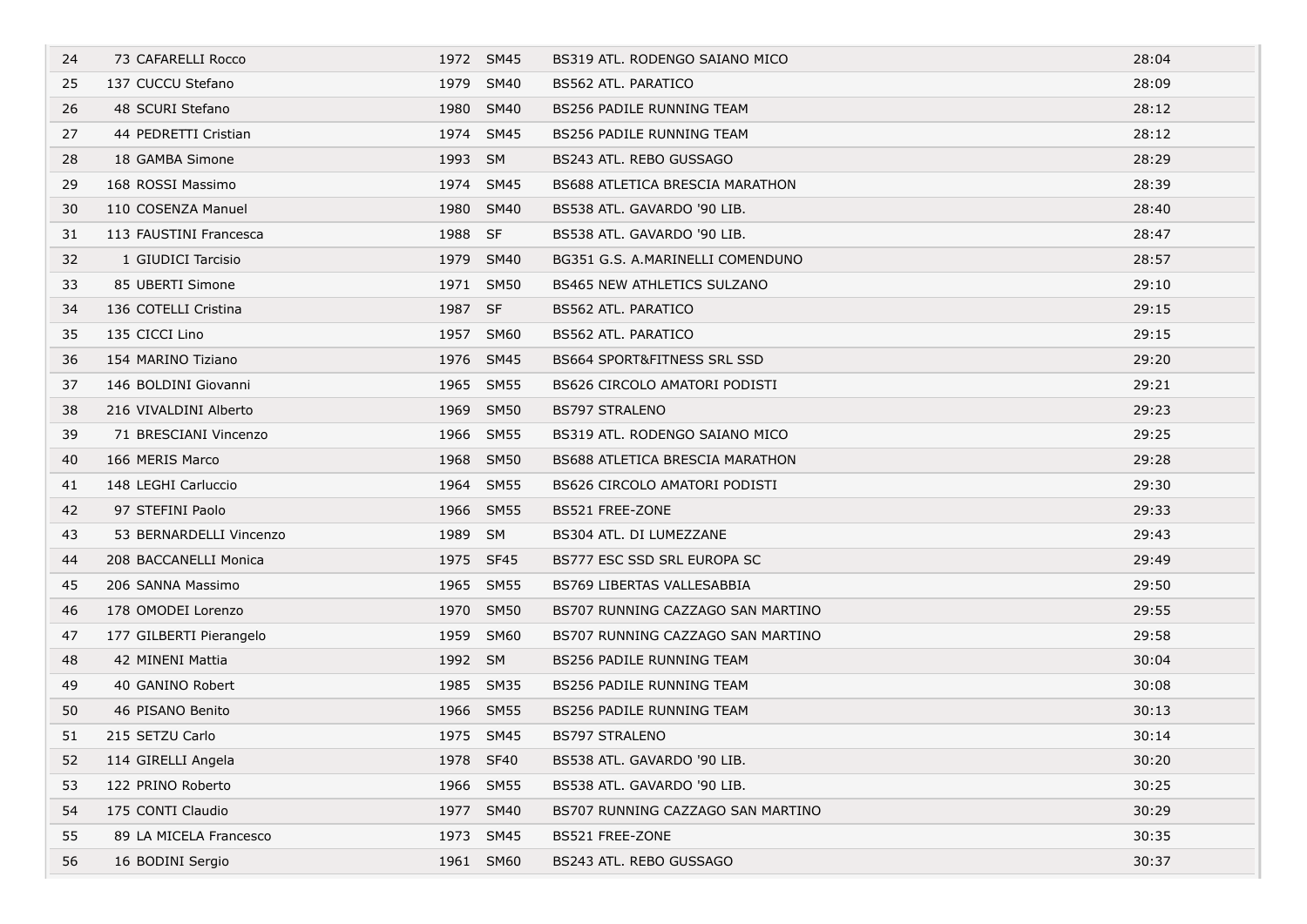| 57 | 119 MORSTOFOLINI Monica     |         | 1970 SF50   | BS538 ATL. GAVARDO '90 LIB.            | 30:38 |
|----|-----------------------------|---------|-------------|----------------------------------------|-------|
| 58 | 24 ORLANDI Cesare           | 1971    | <b>SM50</b> | BS243 ATL. REBO GUSSAGO                | 30:41 |
| 59 | 121 PETTINARI Giuseppe Luca |         | 1969 SM50   | BS538 ATL. GAVARDO '90 LIB.            | 30:45 |
| 60 | 174 BONETTI Tomaso          |         | 1974 SM45   | BS707 RUNNING CAZZAGO SAN MARTINO      | 30:56 |
| 61 | 124 SEBASTIANI Salvino      |         | 1978 SM40   | BS538 ATL. GAVARDO '90 LIB.            | 30:56 |
| 62 | 11 BUX Alessandro           |         | 1978 SM40   | <b>BS179 ATLETICA LONATO</b>           | 31:18 |
| 63 | 107 CASELLA Silvia          |         | 1972 SF45   | BS538 ATL, GAVARDO '90 LIB.            | 31:21 |
| 64 | 82 LO' Massimo              |         | 1969 SM50   | <b>BS465 NEW ATHLETICS SULZANO</b>     | 31:30 |
| 65 | 81 FERRAZZINI Michele       |         | 1982 SM35   | <b>BS465 NEW ATHLETICS SULZANO</b>     | 31:32 |
| 66 | 92 MOR Pietro               |         | 1984 SM35   | BS521 FREE-ZONE                        | 31:33 |
| 67 | 15 BATTAGLIA Paola          | 1996 SF |             | BS243 ATL. REBO GUSSAGO                | 31:34 |
| 68 | 96 SAVOLDI Cristian         | 1981    | SM40        | BS521 FREE-ZONE                        | 31:36 |
| 69 | 188 GARIANO Sandro          |         | 1973 SM45   | BS748 RUNNING PREALPINO ASD            | 31:38 |
| 70 | 65 ZECCHI Daniele           |         | 1955 SM65   | BS304 ATL. DI LUMEZZANE                | 31:39 |
| 71 | 169 SALTI Diego             |         | 1976 SM45   | <b>BS688 ATLETICA BRESCIA MARATHON</b> | 31:41 |
| 72 | 45 PIOTTI Stefano           |         | 1971 SM50   | BS256 PADILE RUNNING TEAM              | 31:45 |
| 73 | 66 ZUCCHINI Roberto         |         | 1963 SM55   | BS304 ATL. DI LUMEZZANE                | 31:46 |
| 74 | 37 FENOTTI Gianfranco       |         | 1977 SM40   | BS256 PADILE RUNNING TEAM              | 31:47 |
| 75 | 7 STUCCHI Patrizio          |         | 1963 SM55   | BS082 POLISPORTIVA G.B. VIGHENZI       | 31:48 |
| 76 | 67 ABENI Massimo            |         | 1966 SM55   | BS319 ATL. RODENGO SAIANO MICO         | 31:49 |
| 77 | 36 DALL'ARA Vanessa         |         | 1976 SF45   | BS256 PADILE RUNNING TEAM              | 31:50 |
| 78 | 149 FERRARI Silvio          | 1969    | <b>SM50</b> | <b>BS640 AV SPORTING TEAM</b>          | 31:50 |
| 79 | 134 CALVI Nadia             |         | 1970 SF50   | BS562 ATL. PARATICO                    | 31:54 |
| 80 | 21 MONDOLO Ivan             |         | 1969 SM50   | BS243 ATL. REBO GUSSAGO                | 31:56 |
| 81 | 129 GUERINI Omar            | 1984    | <b>SM35</b> | <b>BS545 ATL. FRANCIACORTA</b>         | 31:58 |
| 82 | 170 SERRANO' Luca           |         | 1977 SM40   | <b>BS688 ATLETICA BRESCIA MARATHON</b> | 32:01 |
| 83 | 224 CANAZZA Gianni          |         | 1957 SM60   | NO020 TEAM ATLETICO-MERCURIO NOVARA    | 32:05 |
| 84 | 147 GIUGNO Alessio          |         | 1962 SM55   | BS626 CIRCOLO AMATORI PODISTI          | 32:05 |
| 85 | 123 RAMBALDINI Sara         | 1987 SF |             | BS538 ATL. GAVARDO '90 LIB.            | 32:05 |
| 86 | 109 CORSINI Vanessa         | 1994 SF |             | BS538 ATL. GAVARDO '90 LIB.            | 32:11 |
| 87 | 49 FACCHETTI Fabio          |         | 1968 SM50   | BS278 ATL. CARPENEDOLO                 | 32:12 |
| 88 | 94 PIANTONI Laura           | 1989 SF |             | BS521 FREE-ZONE                        | 32:18 |
| 89 | 32 BOGLIONI Marino          |         | 1965 SM55   | BS256 PADILE RUNNING TEAM              | 32:19 |
|    |                             |         |             |                                        |       |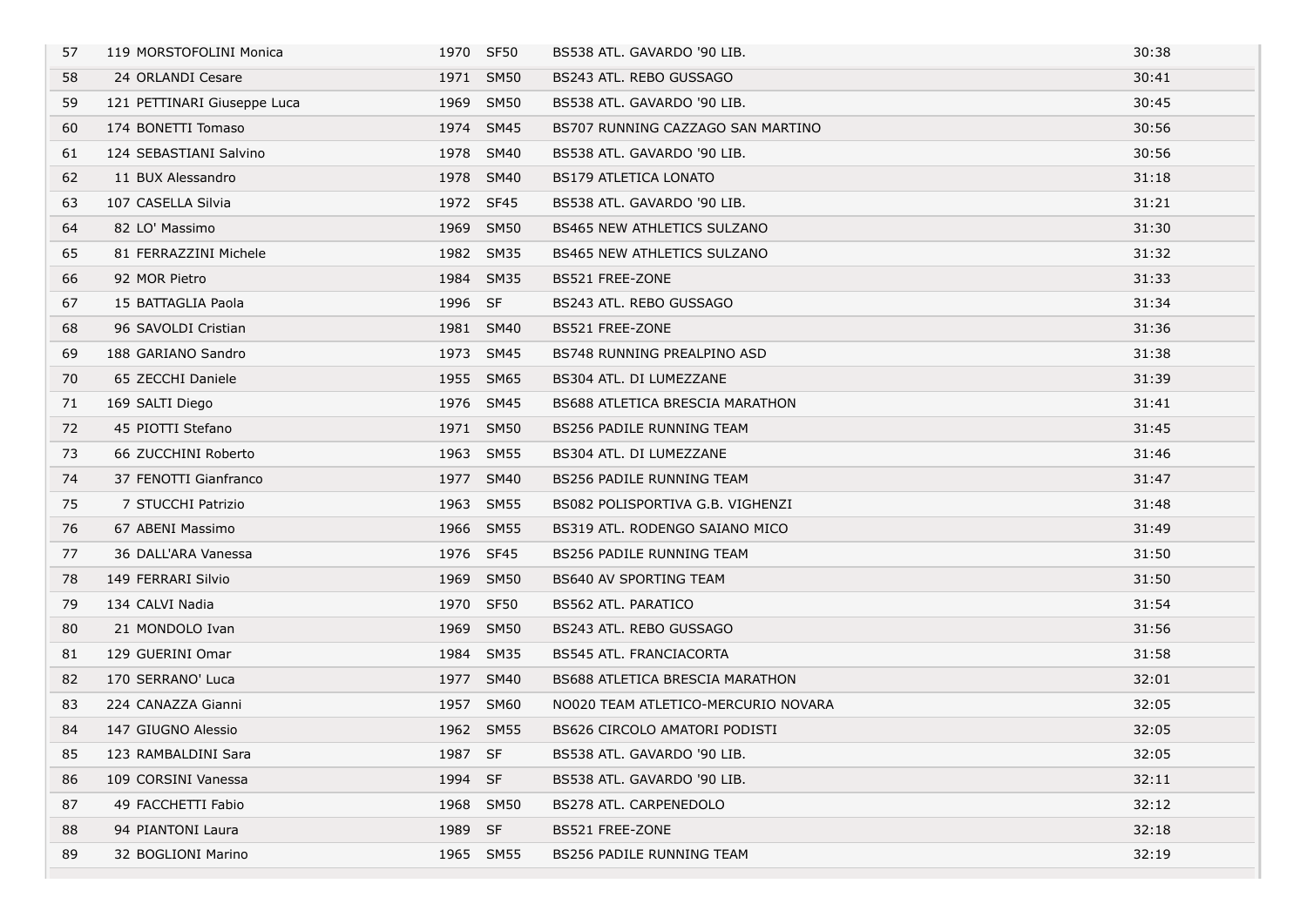| 90  | 22 MONELLA Virgilio        |           | 1955 SM65 | BS243 ATL. REBO GUSSAGO                | 32:21 |
|-----|----------------------------|-----------|-----------|----------------------------------------|-------|
| 91  | 31 BERTASI Mauro           |           | 1962 SM55 | BS256 PADILE RUNNING TEAM              | 32:33 |
| 92  | 120 OLIVETTI Alberto       |           | 1980 SM40 | BS538 ATL. GAVARDO '90 LIB.            | 32:37 |
| 93  | 228 DELMENICO Efrem        | 1990 SM   |           | RR999 ATLETA RUNCARD                   | 32:47 |
| 94  | 79 ZANARDINI Vincenzo      |           | 1953 SM65 | BS341 FG. ATL. FALEGNAMERIA GUERRINI   | 33:05 |
| 95  | 218 CORSINI Alessandro     | 2003 JM   |           | BS836 F.O.RUNNING TEAM                 | 33:11 |
| 96  | 222 PINTORI Giovanni       |           | 1963 SM55 | LU101 ATL. MASSAROSA AMICI D.MARCIA    | 33:14 |
| 97  | 126 TOBIA Chiara           |           | 1984 SF35 | BS538 ATL. GAVARDO '90 LIB.            | 33:16 |
| 98  | 153 FACCHINETTI Marica     |           | 1973 SF45 | <b>BS664 SPORT&amp;FITNESS SRL SSD</b> | 33:16 |
| 99  | 112 DOSSELLI Francesco     |           | 1976 SM45 | BS538 ATL. GAVARDO '90 LIB.            | 33:22 |
| 100 | 156 CIOLI Bruno            |           | 1958 SM60 | BS684 ATLETICA CONCESIO 2009           | 33:25 |
| 101 | 8 TOBANELLI Emilio         |           | 1965 SM55 | BS082 POLISPORTIVA G.B. VIGHENZI       | 33:28 |
| 102 | 74 DONATI Marta            | 2005 AF   |           | BS319 ATL. RODENGO SAIANO MICO         | 33:32 |
| 103 | 132 BONATI Tiziano         |           | 1964 SM55 | BS562 ATL. PARATICO                    | 33:37 |
| 104 | 207 ZUCCHINI Michele       |           | 1971 SM50 | <b>BS769 LIBERTAS VALLESABBIA</b>      | 33:52 |
| 105 | 84 PRUNA Mirko Cristian ma |           | 1973 SM45 | <b>BS465 NEW ATHLETICS SULZANO</b>     | 33:56 |
| 106 | 27 TUROTTI Nadia           |           | 1962 SF55 | BS243 ATL. REBO GUSSAGO                | 33:59 |
| 107 | 39 FOCCOLI Umberto         |           | 1950 SM70 | BS256 PADILE RUNNING TEAM              | 34:03 |
| 108 | 142 PICCINELLI Cesare      |           | 1973 SM45 | BS562 ATL. PARATICO                    | 34:11 |
| 109 | 83 MANINI Simone           |           | 1975 SM45 | <b>BS465 NEW ATHLETICS SULZANO</b>     | 34:14 |
| 110 | 159 CADOLI Roberto         |           | 1966 SM55 | BS688 ATLETICA BRESCIA MARATHON        | 34:18 |
| 111 | 98 TOGNOLINI Samuele       |           | 1975 SM45 | BS521 FREE-ZONE                        | 34:29 |
| 112 | 217 ZANELLI Luigi          |           | 1971 SM50 | <b>BS797 STRALENO</b>                  | 34:36 |
| 113 | 214 FOSSA Fabio            |           | 1971 SM50 | BS797 STRALENO                         | 34:38 |
| 114 | 194 ROSSINI Giuseppe       |           | 1972 SM45 | BS748 RUNNING PREALPINO ASD            | 34:39 |
| 115 | 232 AUSONIO Angela         |           | 1974 SF45 | BS243 ATL. REBO GUSSAGO                | 34:39 |
| 116 | 213 BOTTI Silena           |           | 1970 SF50 | <b>BS797 STRALENO</b>                  | 34:39 |
| 117 | 63 RONCHI Iole             |           | 1955 SF65 | BS304 ATL. DI LUMEZZANE                | 34:43 |
| 118 | 100 AMBROSO Gianluigi      |           | 1968 SM50 | BS538 ATL. GAVARDO '90 LIB.            | 34:46 |
| 119 | 6 NEGRISOLI Anna           |           | 1962 SF55 | BS082 POLISPORTIVA G.B. VIGHENZI       | 34:51 |
| 120 | 34 CAVAGNINI Adriano       |           | 1969 SM50 | BS256 PADILE RUNNING TEAM              | 34:53 |
| 121 | 104 BOTTI Melania          | 1973 SF45 |           | BS538 ATL. GAVARDO '90 LIB.            | 34:56 |
| 122 | 80 ORIZIO Simone           |           | 1975 SM45 | BS362 G.S. MONTEGARGNANO               | 35:00 |
| 123 | 60 LUSSIGNOLI Monica       | 1989 SF   |           | BS304 ATL. DI LUMEZZANE                | 35:07 |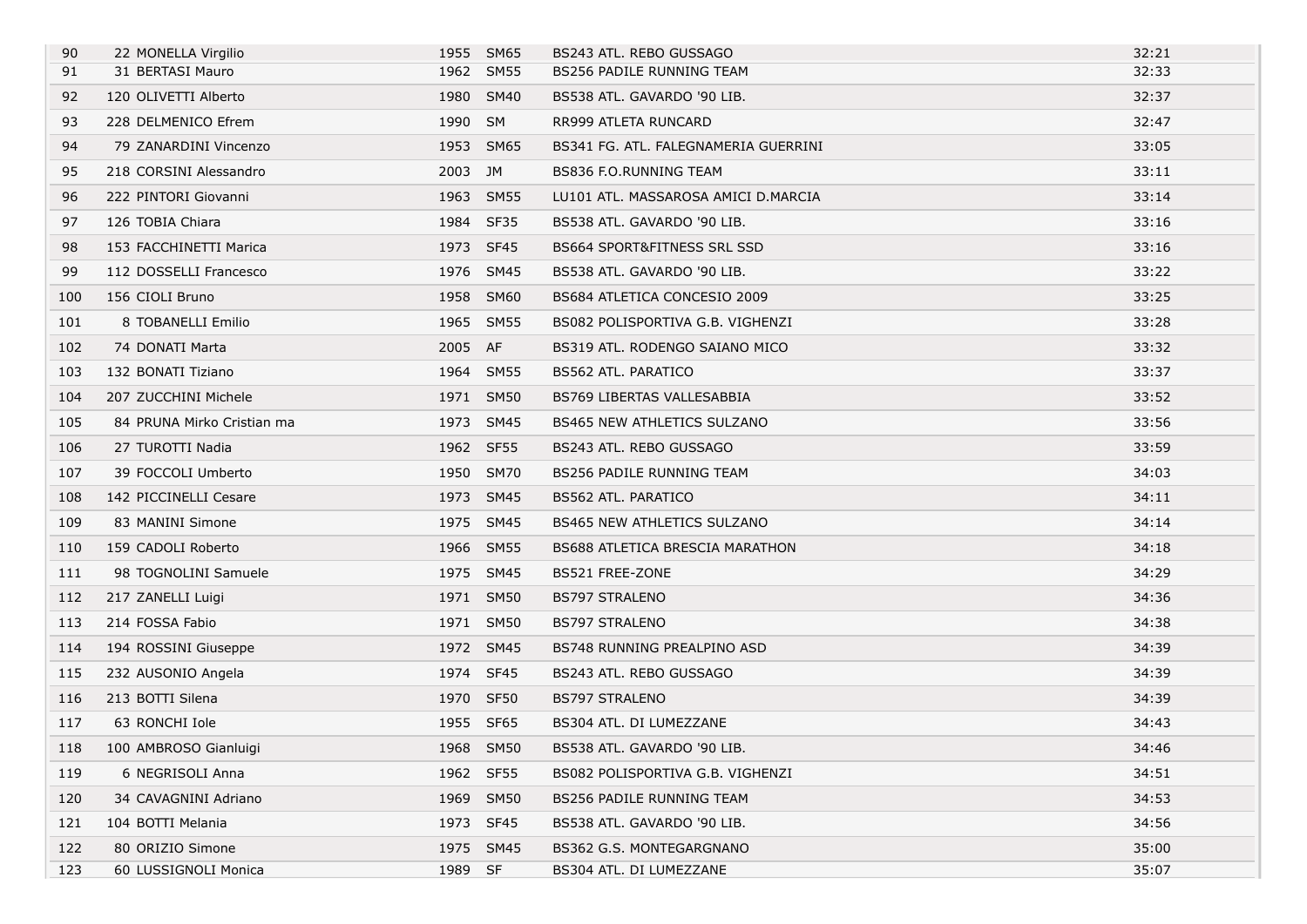| 124 | 219 UBERTI Benedetta        | 2002 JF   |           | BS846 ATHLETIC ACADEMY A.S.D.          | 35:07 |
|-----|-----------------------------|-----------|-----------|----------------------------------------|-------|
| 125 | 152 SAOTTINI BRESCIANI Anna |           | 1964 SF55 | BS660 ARIENI TEAM                      | 35:09 |
| 126 | 165 MATTIELLO Barbara       | 1971 SF50 |           | <b>BS688 ATLETICA BRESCIA MARATHON</b> | 35:14 |
| 127 | 125 SOPINI Giorgio          |           | 1964 SM55 | BS538 ATL. GAVARDO '90 LIB.            | 35:17 |
| 128 | 118 MASSARDI Tiziano        |           | 1958 SM60 | BS538 ATL. GAVARDO '90 LIB.            | 35:21 |
| 129 | 163 LUZZARDI Lidia          | 1977 SF40 |           | <b>BS688 ATLETICA BRESCIA MARATHON</b> | 35:22 |
| 130 | 38 FERRARI Marco            |           | 1979 SM40 | <b>BS256 PADILE RUNNING TEAM</b>       | 35:22 |
| 131 | 3 COLETTI Cristian          |           | 1975 SM45 | BS082 POLISPORTIVA G.B. VIGHENZI       | 35:23 |
| 132 | 209 BECCHETTI Marco         |           | 1973 SM45 | BS777 ESC SSD SRL EUROPA SC            | 35:48 |
| 133 | 43 PARTH Giuseppe           |           | 1961 SM60 | BS256 PADILE RUNNING TEAM              | 36:04 |
| 134 | 103 BOLZONI Raffaella       | 1965 SF55 |           | BS538 ATL. GAVARDO '90 LIB.            | 36:13 |
| 135 | 55 BULGARI Giuseppe         |           | 1981 SM40 | BS304 ATL. DI LUMEZZANE                | 36:27 |
| 136 | 130 MONTINI Mario           |           | 1958 SM60 | <b>BS545 ATL. FRANCIACORTA</b>         | 36:29 |
| 137 | 52 BALLINI Elena            | 1966 SF55 |           | BS304 ATL, DI LUMEZZANE                | 36:39 |
| 138 | 191 LODA Massimiliano       |           | 1967 SM50 | BS748 RUNNING PREALPINO ASD            | 36:41 |
| 139 | 157 NASSINI Giorgio         |           | 1966 SM55 | BS684 ATLETICA CONCESIO 2009           | 36:45 |
| 140 | 111 DESTRO Patrizia         | 1959 SF60 |           | BS538 ATL. GAVARDO '90 LIB.            | 37:04 |
| 141 | 197 SINGH Kulwant           |           | 1973 SM45 | BS748 RUNNING PREALPINO ASD            | 37:09 |
| 142 | 17 BODINI FILIPPINI Antoni  |           | 1951 SM70 | BS243 ATL. REBO GUSSAGO                | 37:10 |
| 143 | 25 PIERANI Giacomo          |           | 1961 SM60 | BS243 ATL. REBO GUSSAGO                | 37:11 |
| 144 | 201 BAZZANI Aldo            |           | 1958 SM60 | BS769 LIBERTAS VALLESABBIA             | 37:33 |
| 145 | 41 GOSIO Paola              | 1969 SF50 |           | <b>BS256 PADILE RUNNING TEAM</b>       | 37:53 |
| 146 | 181 BADOLATO Paola          | 1961 SF60 |           | BS748 RUNNING PREALPINO ASD            | 38:04 |
| 147 | 155 BAZZANI Germano         |           | 1969 SM50 | BS684 ATLETICA CONCESIO 2009           | 38:16 |
| 148 | 183 BOCCIA Annunziata       | 1959 SF60 |           | BS748 RUNNING PREALPINO ASD            | 38:29 |
| 149 | 20 MARENDA Delfina          | 1960 SF60 |           | BS243 ATL. REBO GUSSAGO                | 39:34 |
| 150 | 198 SORZE Francesca         | 1972 SF45 |           | BS748 RUNNING PREALPINO ASD            | 39:57 |
| 151 | 182 BARONIO Roberto         |           | 1964 SM55 | BS748 RUNNING PREALPINO ASD            | 39:58 |
| 152 | 176 DAMIOLI Alberto         |           | 1956 SM65 | BS707 RUNNING CAZZAGO SAN MARTINO      | 40:20 |
| 153 | 164 MARCHETTI Eleonora      | 1987 SF   |           | BS688 ATLETICA BRESCIA MARATHON        | 40:30 |
| 154 | 231 RICHILMINI Valeria      | 1957 SF60 |           | BS769 LIBERTAS VALLESABBIA             | 40:36 |
| 155 | 4 FELIZ Dorka               | 1973 SF45 |           | BS082 POLISPORTIVA G.B. VIGHENZI       | 41:04 |
| 156 | 131 BONASSI Luciano         |           | 1953 SM65 | BS562 ATL. PARATICO                    | 41:15 |

the control of the control of the con-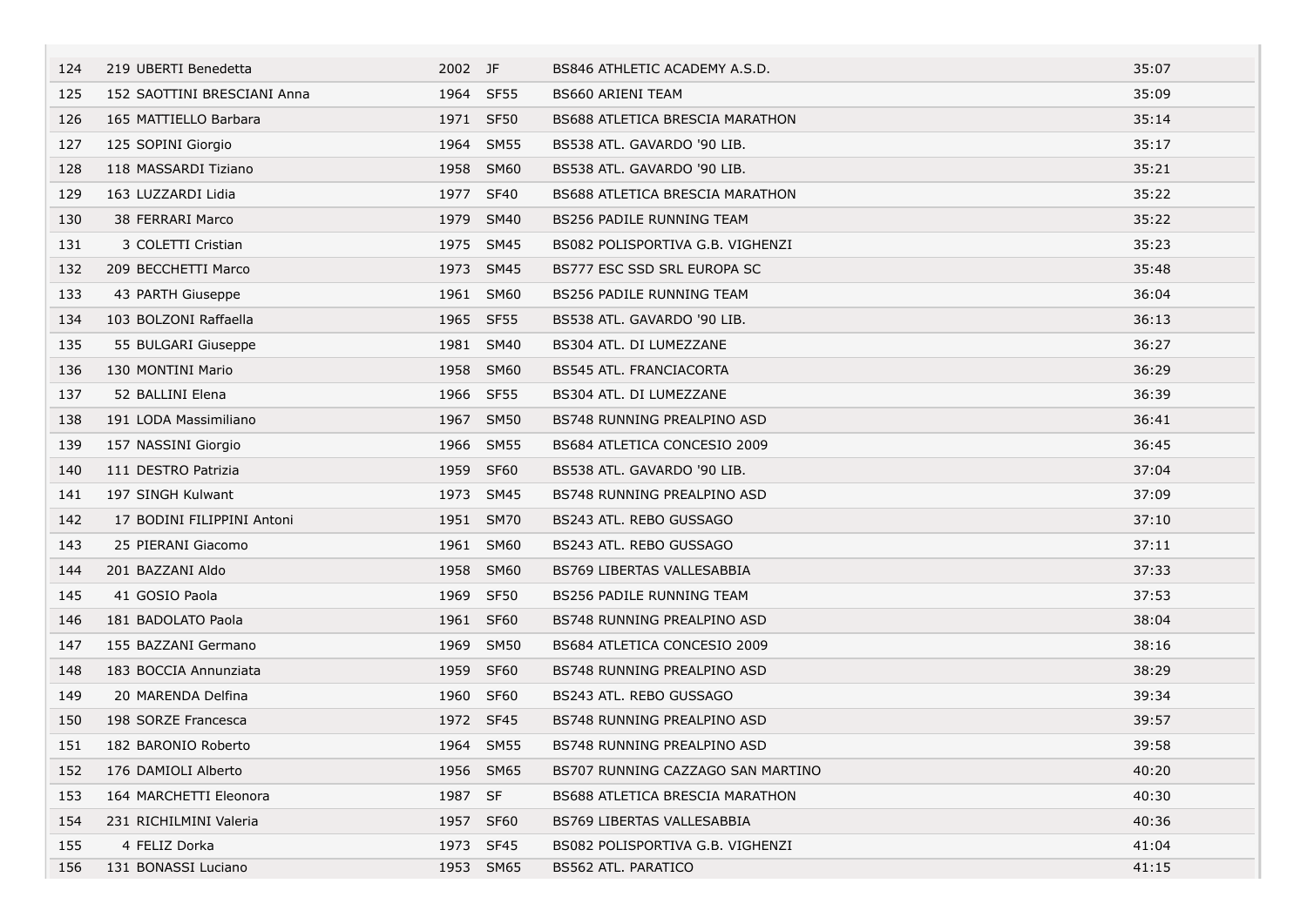| 157 | 78 SANDRINI Maria         |         | 1957 SF60 | BS341 FG. ATL. FALEGNAMERIA GUERRINI | 41:17      |  |
|-----|---------------------------|---------|-----------|--------------------------------------|------------|--|
| 158 | 200 VESCHETTI Sabrina     |         | 1965 SF55 | BS748 RUNNING PREALPINO ASD          | 42:03      |  |
| 159 | 139 GARDONI Gianluigi     |         | 1947 SM70 | BS562 ATL. PARATICO                  | 42:36      |  |
| 160 | 199 TOMASONI Francesco    |         | 1968 SM50 | BS748 RUNNING PREALPINO ASD          | 42:44      |  |
| 161 | 143 RAVELLI Fulvio        |         | 1983 SM35 | BS562 ATL. PARATICO                  | 44:32      |  |
| 162 | 58 FALAPPI Antonella      |         | 1955 SF65 | BS304 ATL. DI LUMEZZANE              | 47:24      |  |
| 163 | 51 ATTOLICO Franca        |         | 1953 SF65 | BS304 ATL. DI LUMEZZANE              | 51:30      |  |
| 164 | 29 VENTO Vito             |         | 1936 SM85 | BS243 ATL. REBO GUSSAGO              | 1h09:41    |  |
|     | 210 CAPUZZI Gianluca      |         | 1976 SM45 | BS777 ESC SSD SRL EUROPA SC          | <b>DNF</b> |  |
|     | 64 TOMASONI Paolo Guerino |         | 1963 SM55 | BS304 ATL. DI LUMEZZANE              | <b>DNS</b> |  |
|     | 2 CLANCY Catherine Edith  |         | 1973 SF45 | BS082 POLISPORTIVA G.B. VIGHENZI     | <b>DNS</b> |  |
|     | 5 MANERA Bruno            |         | 1967 SM50 | BS082 POLISPORTIVA G.B. VIGHENZI     | <b>DNS</b> |  |
|     | 10 AVIGO Laura            |         | 1967 SF50 | <b>BS179 ATLETICA LONATO</b>         | <b>DNS</b> |  |
|     | 12 QUARENA Matteo         | 1992 SM |           | BS191 U.S. SERLE                     | <b>DNS</b> |  |
|     | 13 PERLOTTI Alessandra    | 2004 AF |           | BS199 ATL, VALLECAMONICA             | <b>DNS</b> |  |
|     | 14 SINGH Amritpal         | 2005 AM |           | BS199 ATL. VALLECAMONICA             | <b>DNS</b> |  |
|     | 23 NAVONI Edoardo         |         | 1960 SM60 | BS243 ATL. REBO GUSSAGO              | <b>DNS</b> |  |
|     | 19 LOMBARDO Giuseppe      |         | 1945 SM75 | BS243 ATL. REBO GUSSAGO              | <b>DNS</b> |  |
|     | 26 SORBELLO Santo Maria   |         | 1971 SM50 | BS243 ATL. REBO GUSSAGO              | <b>DNS</b> |  |
|     | 28 VALOTTI Stefano        |         | 1960 SM60 | BS243 ATL. REBO GUSSAGO              | <b>DNS</b> |  |
|     | 30 BERARDI Paola          |         | 1971 SF50 | BS256 PADILE RUNNING TEAM            | <b>DNS</b> |  |
|     | 33 CAVAGNA Ilario         |         | 1957 SM60 | BS256 PADILE RUNNING TEAM            | <b>DNS</b> |  |
|     | 35 COTALI Ivan            |         | 1976 SM45 | BS256 PADILE RUNNING TEAM            | <b>DNS</b> |  |
|     | 47 RAMPINI Fabrizio       |         | 1975 SM45 | BS256 PADILE RUNNING TEAM            | <b>DNS</b> |  |
|     | 50 ROCCA Nicola           |         | 1968 SM50 | BS303 OLYMPIA ATHLETIC TEAM          | <b>DNS</b> |  |
|     | 54 BIANCHI Irene          |         | 1982 SF35 | BS304 ATL. DI LUMEZZANE              | <b>DNS</b> |  |
|     | 56 BULGARI Omar           |         | 1983 SM35 | BS304 ATL. DI LUMEZZANE              | <b>DNS</b> |  |
|     | 57 CIOLI Mariuccia        |         | 1963 SF55 | BS304 ATL. DI LUMEZZANE              | <b>DNS</b> |  |
|     | 59 LAMPUGNANI Luca        |         | 1975 SM45 | BS304 ATL. DI LUMEZZANE              | <b>DNS</b> |  |
|     | 61 POLINA Maria           |         | 1959 SF60 | BS304 ATL. DI LUMEZZANE              | <b>DNS</b> |  |
|     | 62 RONCHI Guerino         |         | 1951 SM70 | BS304 ATL. DI LUMEZZANE              | <b>DNS</b> |  |
|     | 69 BLESIO Valentina       | 1990 SF |           | BS319 ATL. RODENGO SAIANO MICO       | <b>DNS</b> |  |
|     | 77 PASQUALI Cesarina      |         | 1963 SF55 | BS341 FG. ATL. FALEGNAMERIA GUERRINI | <b>DNS</b> |  |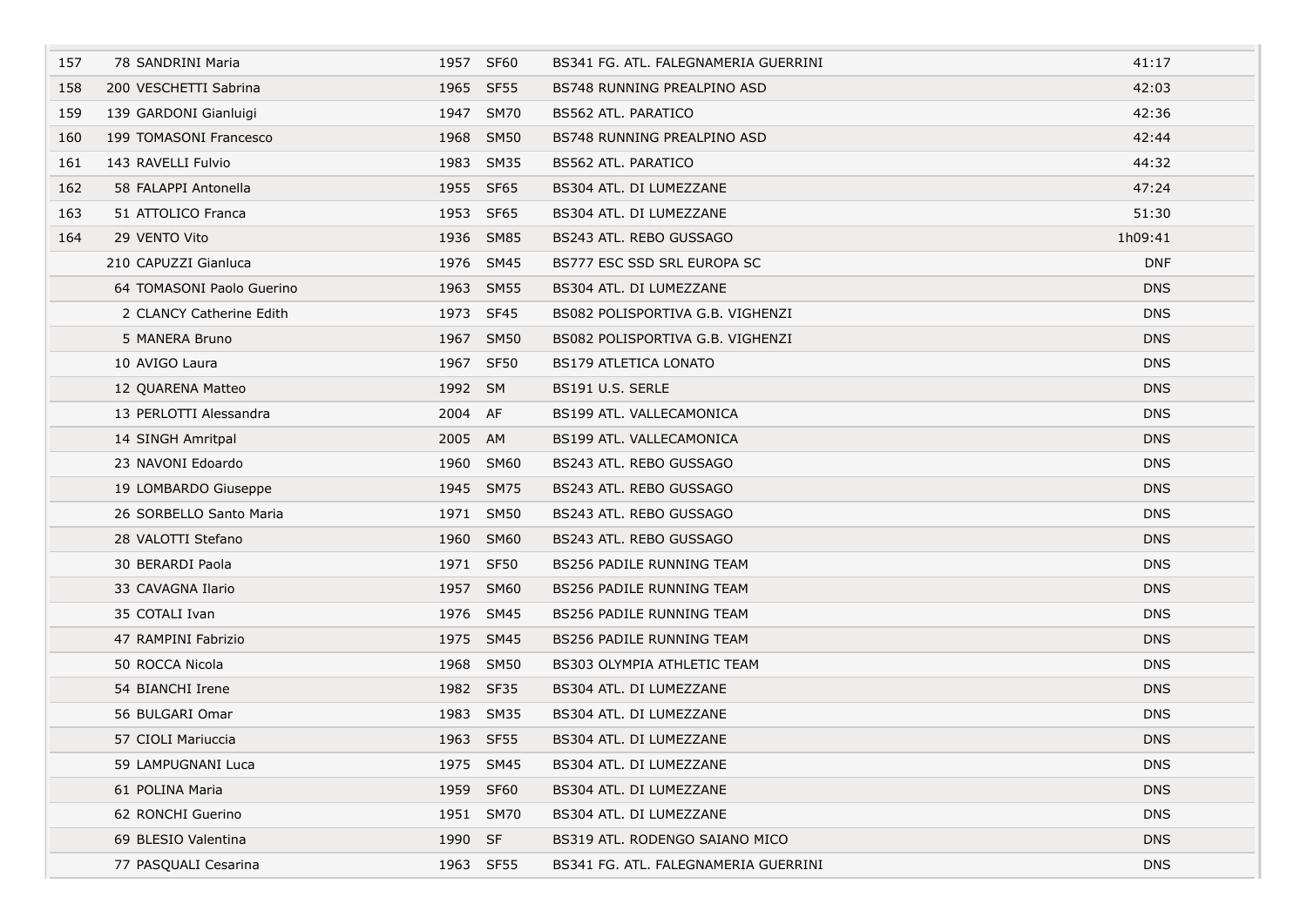| 86 BALDUCHELLI Valentina    | 2005 AF   |           | BS521 FREE-ZONE                        | <b>DNS</b> |
|-----------------------------|-----------|-----------|----------------------------------------|------------|
| 87 CATARINA Loretta         | 1973 SF45 |           | BS521 FREE-ZONE                        | <b>DNS</b> |
| 88 CORRADI Monica           | 1964 SF55 |           | BS521 FREE-ZONE                        | <b>DNS</b> |
| 95 ROSINI Paola             | 1977 SF40 |           | BS521 FREE-ZONE                        | <b>DNS</b> |
| 101 BAZZOLI Sara            | 1991 SF   |           | BS538 ATL. GAVARDO '90 LIB.            | <b>DNS</b> |
| 105 BREDA Cristiano         | 1977 SM40 |           | BS538 ATL. GAVARDO '90 LIB.            | <b>DNS</b> |
| 106 CALUGAREANU Veronica    | 1984 SF35 |           | BS538 ATL, GAVARDO '90 LIB.            | <b>DNS</b> |
| 108 COPETA Diego            | 1981 SM40 |           | BS538 ATL. GAVARDO '90 LIB.            | <b>DNS</b> |
| 115 KAMLICHE Amine          | 1997 SM   |           | BS538 ATL. GAVARDO '90 LIB.            | <b>DNS</b> |
| 117 MARINI Roberto          | 1971 SM50 |           | BS538 ATL. GAVARDO '90 LIB.            | <b>DNS</b> |
| 127 TONOLINI Asha           | 1979 SF40 |           | BS538 ATL. GAVARDO '90 LIB.            | <b>DNS</b> |
| 138 FACCHINI Pietro Arturo  | 1959 SM60 |           | BS562 ATL. PARATICO                    | <b>DNS</b> |
| 140 GHITTI Claudio Vincenzo | 1958 SM60 |           | <b>BS562 ATL. PARATICO</b>             | <b>DNS</b> |
| 144 TORRESANI Franco        | 1962 SM55 |           | BS562 ATL. PARATICO                    | <b>DNS</b> |
| 145 TURELLI Tiziana         | 1978 SF40 |           | BS562 ATL. PARATICO                    | <b>DNS</b> |
| 151 MUTTI Maurizio          | 1985 SM35 |           | <b>BS660 ARIENI TEAM</b>               | <b>DNS</b> |
| 161 GHIDINI Massimo         | 1970 SM50 |           | <b>BS688 ATLETICA BRESCIA MARATHON</b> | <b>DNS</b> |
| 162 LAURO Santo             |           | 1966 SM55 | <b>BS688 ATLETICA BRESCIA MARATHON</b> | <b>DNS</b> |
| 167 PREGELI Giancarlo       | 1974 SM45 |           | <b>BS688 ATLETICA BRESCIA MARATHON</b> | <b>DNS</b> |
| 172 VOLPI Alberto           | 1967 SM50 |           | <b>BS688 ATLETICA BRESCIA MARATHON</b> | <b>DNS</b> |
| 173 COMINOLI Luca           | 1978 SM40 |           | BS692 A.S.D. C.U.S. BRESCIA            | <b>DNS</b> |
| 179 RAMPINELLI Alberto      | 1961 SM60 |           | BS707 RUNNING CAZZAGO SAN MARTINO      | <b>DNS</b> |
| 180 LOMBARDI Stefano        |           | 1986 SM35 | BS714 ATLETICA PERTICA BASSA           | <b>DNS</b> |
| 184 BONERA Stefano          | 1967 SM50 |           | BS748 RUNNING PREALPINO ASD            | <b>DNS</b> |
| 185 BORGHETTI Barbara       | 1969 SF50 |           | BS748 RUNNING PREALPINO ASD            | <b>DNS</b> |
| 186 BRACCONI Margherita     | 1958 SF60 |           | BS748 RUNNING PREALPINO ASD            | <b>DNS</b> |
| 187 D'APRILE Stefano        |           | 1963 SM55 | BS748 RUNNING PREALPINO ASD            | <b>DNS</b> |
| 189 GRAZIOLI Fernanda       | 1969 SF50 |           | BS748 RUNNING PREALPINO ASD            | <b>DNS</b> |
| 190 GREGORINI RICCA Michele | 1968 SM50 |           | BS748 RUNNING PREALPINO ASD            | <b>DNS</b> |
| 192 PEZZINI Graziano        | 1975 SM45 |           | BS748 RUNNING PREALPINO ASD            | <b>DNS</b> |
| 193 ROSSI Francesca         | 1967 SF50 |           | BS748 RUNNING PREALPINO ASD            | <b>DNS</b> |
| 195 SALAMONE Anna           | 1971 SF50 |           | BS748 RUNNING PREALPINO ASD            | <b>DNS</b> |
| 196 SCHIFFO Laura           | 1970 SF50 |           | BS748 RUNNING PREALPINO ASD            | <b>DNS</b> |
|                             |           |           |                                        |            |